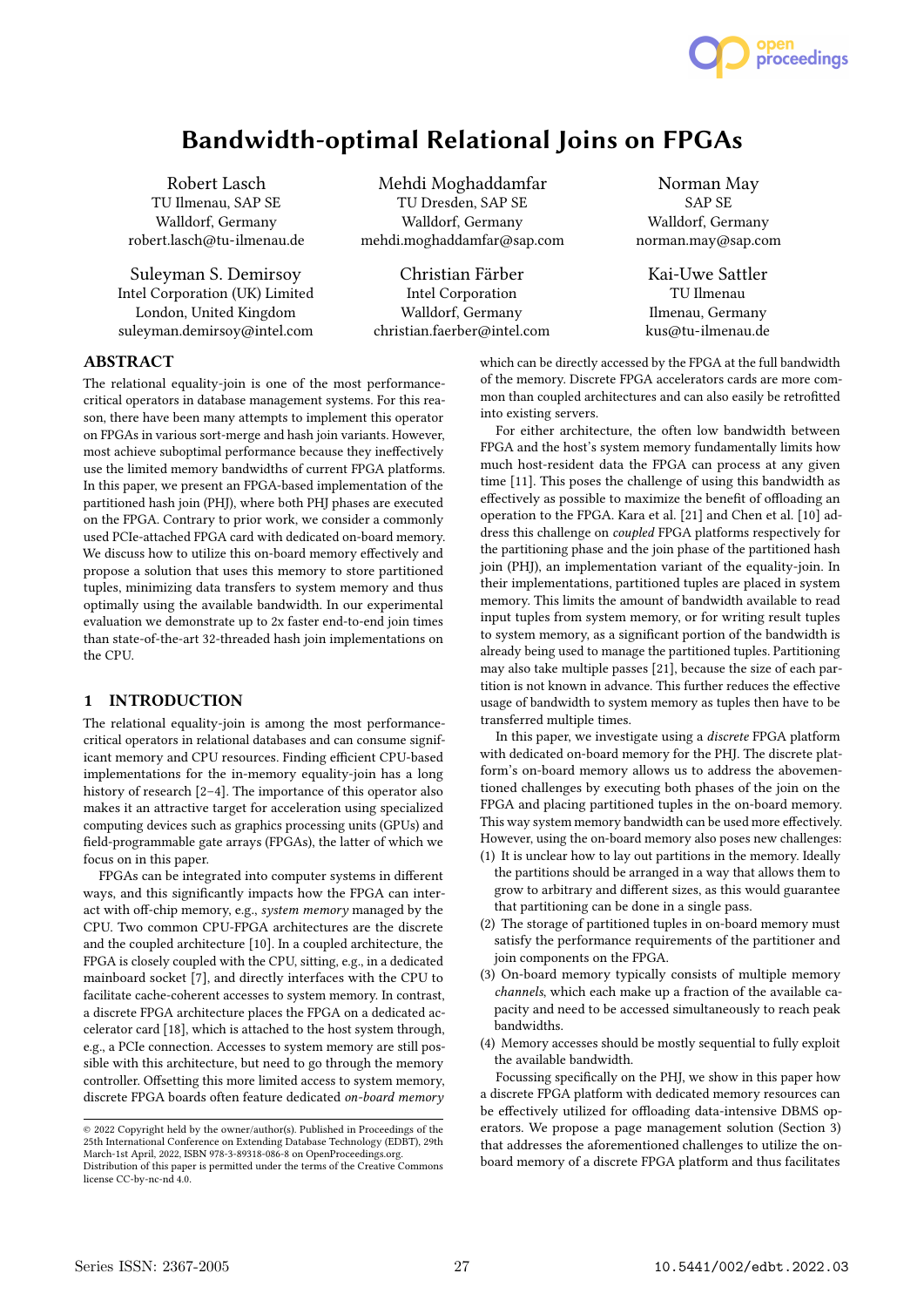an FPGA-based PHJ implementation (Section 4) that achieves optimal bandwidth utilization with respect to system memory. We also provide a comprehensive performance model of our design (Section 4.4). Our evaluation (Section 5) shows that the implementation utilizes the available bandwidth to system memory on our test platform optimally and can outperform state-of-the-art multi-threaded in-memory CPU-based join implementations for large input relations. While we demonstrate optimal bandwidth utilization for the specific example of the partitioned hash join (PHJ) in this paper, the techniques presented here may also be more widely applicable to other data-intensive operators, especially ones that also benefit from partitioning and hashing, like aggregation.

#### 2 BACKGROUND

The Partitioned Hash Join. The partitioned hash join (PHJ) or GRACE hash join [23] is a hash join that splits the operation into a partitioning and a join phase. It was originally devised to facilitate larger-than memory joins but also has beneficial properties in an in-memory setting [31]. For a hash join in general, tuples from the build input relation are first inserted into a hash table based on the join key. The hash table is then probed with tuples from the second input relation (called probe relation). Tuples from the probe relation matching the join keys of build tuples in the hash table then produce the join results. For the PHJ, the tuples of both input relations are first partitioned based on the join key. Then, in the join phase, building and probing hash tables is done separately for each pair of partitions, instead of once for the entire input. The PHJ is a good fit for an FPGA-based join implementation, as the partitioning facilitates building hash tables in the fast, but low-capacity on-chip memory of the FPGA.

| Read Volume [B]                                      |                |                                                                            | Write Volume [B] |                                                  |  |  |  |
|------------------------------------------------------|----------------|----------------------------------------------------------------------------|------------------|--------------------------------------------------|--|--|--|
|                                                      |                | (a) $r_{partition} = ( \mathbf{R}  +  \mathbf{S} ) \cdot W$                |                  | $w_{partition} = ( R  +  S ) \cdot \overline{W}$ |  |  |  |
|                                                      | (b) $r_{join}$ | $= ( R  +  S ) \cdot W$                                                    | $W$ <i>ioin</i>  | $=$ $ R \Join S  \cdot W_{result}$               |  |  |  |
|                                                      |                | (c) $r_{partition} = ( \mathbb{R}  +  \mathbb{S} ) \cdot W \cdot w_{join}$ |                  | $=$ $ R \bowtie S  \cdot W_{result}$             |  |  |  |
| Table 1: Read and write volumes between the FPGA and |                |                                                                            |                  |                                                  |  |  |  |

system memory for different join phase placement options.

PHJ Phase Placement. Let us briefly consider the possibilities for placing PHJ phases in a CPU-FPGA setting. Not considering the case where the join is performed fully on the CPU, there are three options which result in different data volumes that at least need to be transferred between system memory and the FPGA: (a) partition on the FPGA, join on the CPU  $-$  the approach chosen in [21], (b) partition on the CPU, join on the FPGA  $-$  the approach chosen in [10], (c) partition and join on the FPGA — which has not been considered in prior work. Table 1 shows the minimal data volumes for the three options, assuming an input tuple width and a result tuple width  $W_{result}$ , and input relations R and S.

To the best of our knowledge, no existing work has attempted to design a bandwidth-optimal (as discussed below) FPGA join solution on a discrete FPGA platform. In contrast to coupled platforms, discrete platforms are an interesting target due to their on-board memory, which can be viewed as an additional level in the memory hierarchy and thereby provides opportunities to minimize more expensive accesses to higher levels  $-$  i.e., system memory — in the memory hierarchy. The on-board memory gives us the opportunity to choose option  $(c)$  – executing both PHJ phases on the FPGA. On a coupled platform this option would mean that in addition to  $r_{partition}$  and  $w_{join}$ ,  $w_{partition}$  and  $r_{join}$  would also have to be transferred from and to system memory, which is undesirable due to limited bandwidth to system memory being the bottleneck of current accelerator designs. On the discrete platform however, these data volumes can be handled by the on-board memory by placing the partitions there, making option (c) the most sensible choice for an FPGA-accelerated join on a discrete platform.

Bandwidth-Optimality. Any join algorithm that cannot make use of a pre-built index has to read at least  $(|R| + |S|) \cdot W$  bytes from memory for its input data and write  $|R \Join S| \cdot W_{result}$  bytes to memory as results, unless the tuples can be encoded in a more compact way, e.g., using a compression method. Compression has been shown to yield significant performance improvements, e.g., for GPU-based distributed joins, where most time is spent on communication between nodes [13]. This would however add encoding effort on the CPU side, and is thus out of the scope of this paper, as we are looking to construct a purely FPGA-based solution. In the absence of such encoding, an FPGA join system that utilizes the full available memory bandwidth without interruption for the whole duration of the join operation to transfer the abovementioned data volumes from and to system memory cannot be optimized further to improve end-to-end join performance. Better performance is then only possible using a different hardware platform with increased bandwidth. We call an FPGA system that achieves this bandwidth-optimal, and demonstrate in Section 5 that our system is bandwidth-optimal under most conditions.

# 3 FPGA JOIN SYSTEM CONCEPT

In this section we present a bandwidth-optimal FPGA-based partitioned hash join system design for discrete FPGA platforms. We first give an overview of the design in Section 3.1. In Section 3.2 we then present the central page management component of the system which is instrumental in being able to utilize the on-board memory effectively and addresses the challenges of using the on-board memory introduced in Section 1.

#### 3.1 System Overview

A high-level overview of our design is shown in Figure 1. The major underlying assumption of the design is that the partitions of the input relations can fit into the on-board memory of the FPGA. This places a hard upper limit on the number of total input tuples, but allows us to use the bandwidth to system memory exclusively for transferring input and result tuples, while the on-board memory is only used for partitioned tuples. For partitioning and joining itself, we adapt existing concepts by Kara et al. [21] and Chen et al. [10], respectively. By coupling these components together with our page management component, we can optimally use the limited bandwidth to system memory.

The arrows in Figure 1 denote the flow of tuples through the system. While red arrows represent the bandwidth limitations of the target platform, blue arrows indicate the processing and transfer rates that the system components need to support to achieve overall bandwidth-optimality. The multiple red arrows between the FPGA and its on-board memory represent the multiple memory channels typically featured on discrete FPGA platforms, which have to be considered to fully exploit the memory. Achieving the target processing rates requires careful dimensioning and design of each of the system components to stay within the resource limitations of the target FPGA. We discuss the target processing rates and bandwidths below, including high-level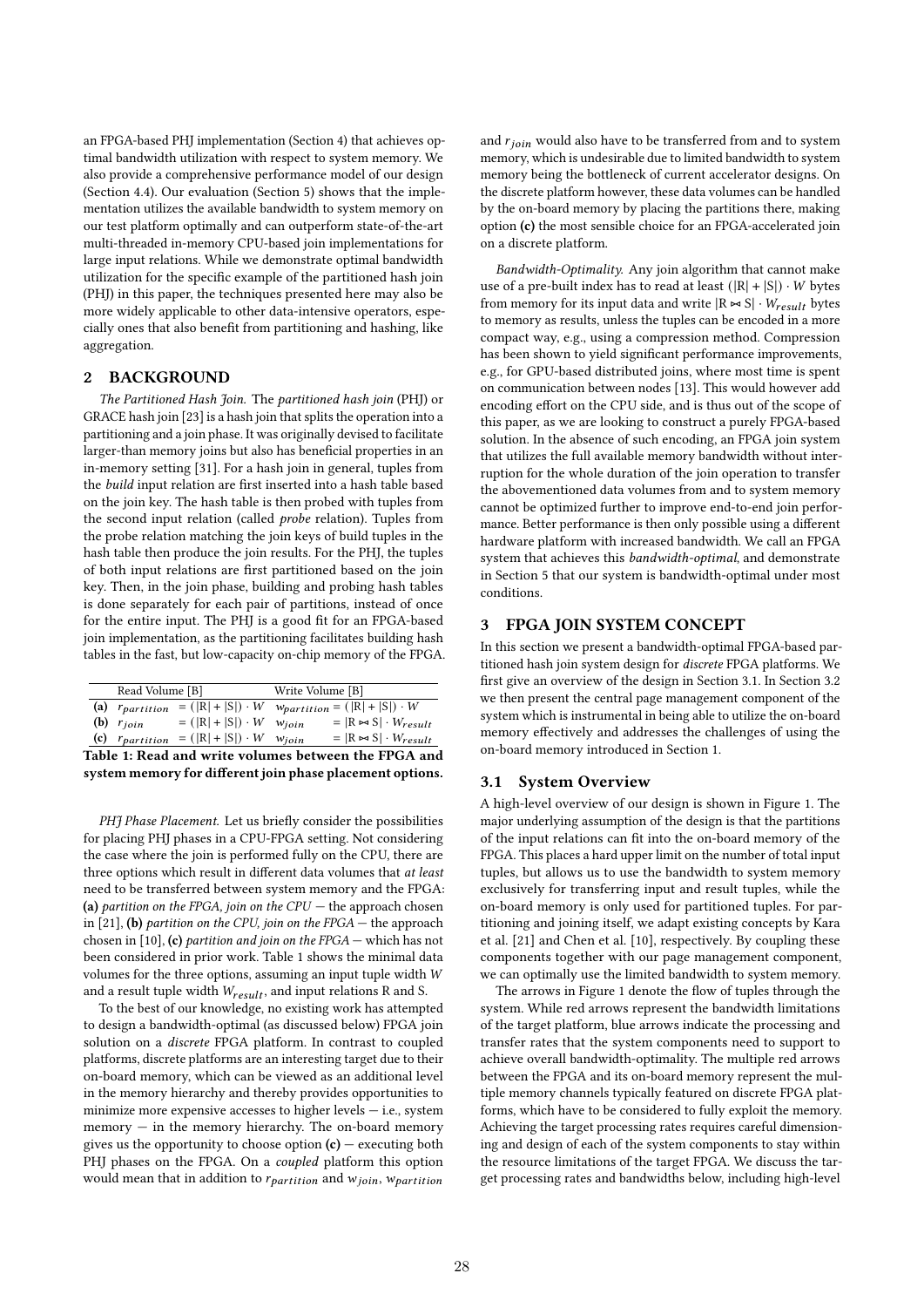

Figure 1: Overview of the proposed FPGA join system.

overviews of the system components and how they need to be dimensioned to reach the given target rates, which is the key to fully utilizing the system memory bandwidth and thus to a bandwidth-optimal design.

During the partitioning phase of the PHJ, input tuples are first read from host memory through  $(1)$ . The partitioner described by Kara et al. consists of  $N$  write combiners which group tuples into 64-byte batches that can later be efficiently written to memory. Each write combiner can process one tuple per clock cycle, which results in  $N$  tuples per clock cycle total. By adjusting the number of write combiners, the partitioner can be dimensioned to meet throughput requirements. In the original partitioner design, there is also a "Write Back" module that writes the partitioned batches to memory. This is replaced by the page management component in our design, which handles writing and reading the tuples to and from on-board memory. In the figure,  $(2)$  transfers the partitioned batches to the page management component, which writes them to the FPGA's on-board memory through  $(3)$ . These three interfaces operate at the read bandwidth from system memory  $B_{r,sys}$ , as this limits how quickly tuples can be transferred from CPU-side buffers and as partitioning does not increase the data volume.

In the join phase, partition-by-partition, the page management component sequentially reads build and probe relation partitions from on-board memory  $(\overline{4})$ , and forwards them to the join stage through  $(5)$ . In the join stage, multiple hash tables are built and probed according to the datapath design by Chen et al. [10]. Their design consists of a number of datapaths that each manage a separate hash table. Tuples are assigned to the datapaths according to a datapath partitioning function, which partitions tuples orthogonally to the partitioning done in the partitioning phase. By adjusting the number of datapaths present in the system, higher or lower processing rates can be supported, up to the resource limits of the target FPGA. While probing, the join stage produces join results that are written back to system memory through  $(7)$ . During a build phase, it is also possible that a hash table overflows. In this case, the overflowed build tuples are written back to on-board memory through  $(6)$  and  $(3)$ . If an overflow occurs for a partition, the join stage requests the overflowed build tuples and all probe tuples for that partition again from page management after it has finished the first round of probing for that partition. For writing output tuples through  $(7)$ , the system is limited by the available write bandwidth to system memory,  $B_{w,sys}$ . To saturate this bandwidth, the join stage should ideally accept partitioned input tuples at  $B_{r,on-board}$  through  $(5)$ , as this is the maximum read bandwidth of the on-board memory and hence the maximum bandwidth that the page management component can reach reading partitioned tuples from on-board memory through  $\overline{4}$ .



Figure 2: Managing partitions in on-board memory.

Note that, depending on the input data to the join operation, either the input side or the output side can become a bottleneck: If few output tuples are produced in relation to the size of the input relations, the input side of the join stage would likely become its bottleneck. If each probe relation tuple matches one or multiple build tuple, the output side of the join stage will become its bottleneck.

## 3.2 Page management

The page management component needs to address several challenges, which were already introduced in Section 1:

- (1) The partitions should be arranged in memory in a way that allows them to grow to arbitrary and different sizes, as this guarantees that partitioning can be done in a single pass.
- (2) It needs to accept and supply tuples at rates that allow other system components to reach their target processing rates as discussed in Section 3.1. Concretely, during partitioning, incoming tuple batches with the bandwidth  $B_{r,sys}$  need to be written to on-board memory, and while joining, tuples need to be read from on-board memory partition-by-partition as quickly as possible, ideally at  $B_{r, on-board}$ .
- (3) Multiple memory channels should be used effectively to be able to read partitioned tuples at the maximum available bandwidth.
- (4) Memory accesses should also be mostly sequential to exploit the available bandwidth fully.

To achieve bandwidth-optimality, (1) is most important, as input tuples would need to be read from system memory twice if single-pass partitioning was not possible. We thus employ a page-based scheme for managing partitioned tuples in on-board memory, shown in Figure 2: The on-board memory is logically split into equal-sized pages and the tuples of each partition are stored in a singly-linked list of pages. Pages are linked to each other using a page header that stores a pointer to the partition's next page, if one exists.

During partitioning, to write tuple batches to on-board memory, the component keeps track of the current page and a write offset within that page for each partition, and writes the tuples to these offsets as they arrive from the partitioning stage. If, for a partition, the current page is already full or no page has been allocated yet, it is assigned the next free page in memory. This way, arbitrarily many pages (up to the capacity of the on-board memory) can be allocated to each partition, solving challenge (1). While the way partitions are written to memory constitutes a random write pattern, it is not an issue as the write bandwidth is well below the maximum write bandwidth of the on-board memory.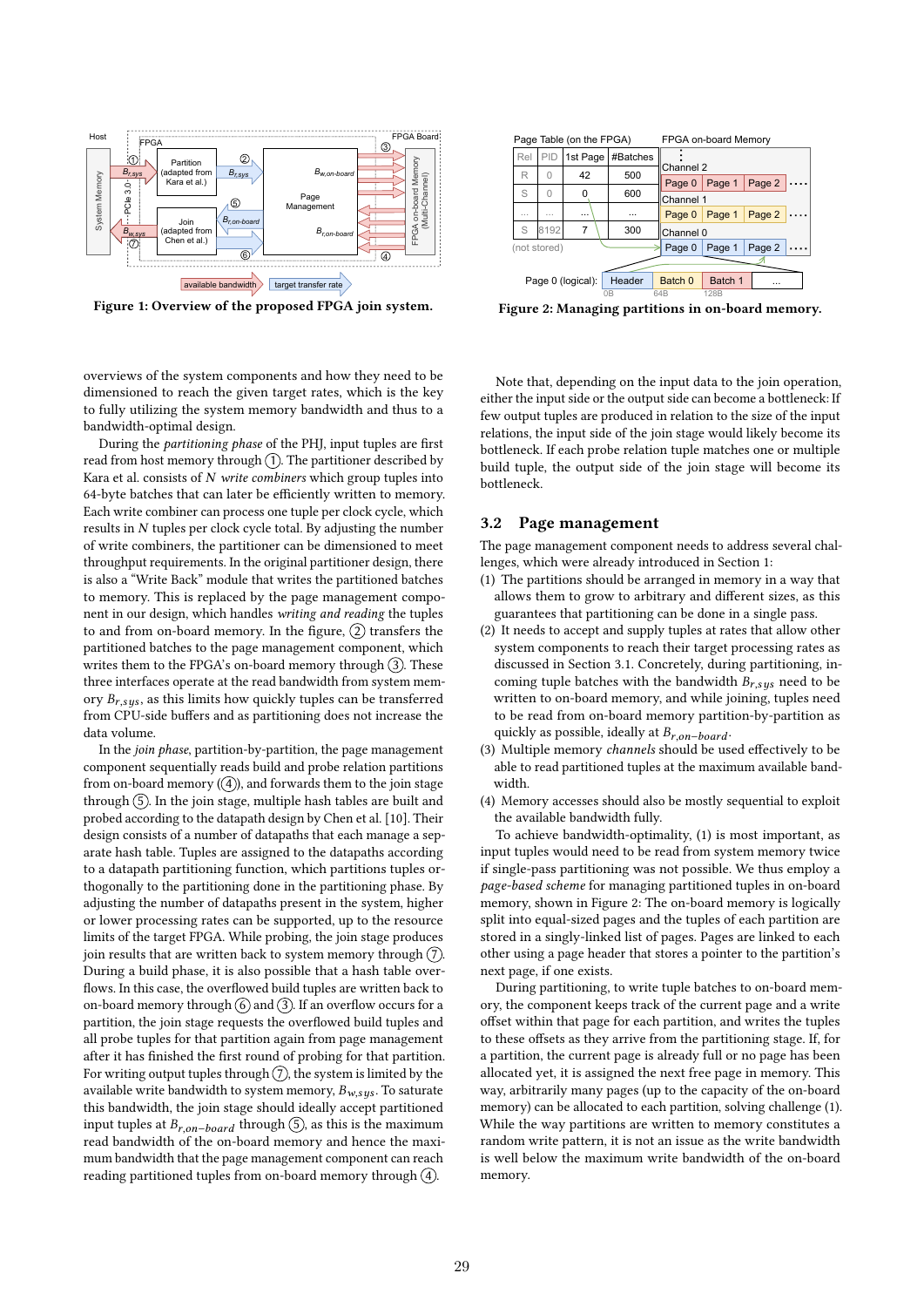

To be able to reach the maximum read bandwidth in the join phase, addressing (3), we stripe the logical pages across the physical memory channels. As data is always written to the pages in 64-byte batches, the striping is also done at this granularity. This allows the page management component to read from all memory channels simultaneously to reach the maximum bandwidth when reading a partition. Reading partitions is supported by a page table kept in the FPGA's on-chip memory, which stores for each partition the ID of the first page, as well as the total number of tuple batches. As partitions only need to be read sequentially, the singly-linked nature of the page chains is a good fit for this application, naturally addressing challenge (4) , as will be discussed in Section 4.2 in detail.

# 4 FPGA JOIN SYSTEM IMPLEMENTATION

We now show how to implement the bandwidth-optimal partitioned hash join design presented in Section 3 on the Intel® FPGA Programmable Acceleration Card D5005. Details on this FPGA card can be found in Section 5. For the implementation, we assume a tuple size of 8 bytes, with 4-byte join keys and 4-byte payloads. Result tuples are 12 byte wide, as they consist of the join key and the payloads of both joined tuples. This matches the tuple sizes used in prior work [3, 10, 21]. In the general case of larger tuples, the payload can act as an identifier for a larger tuple kept in system memory (cf. surrogate processing [14]). We discuss implementation details of each of the three system components in the subsections below. As another major contribution, we provide a performance model of the system in Section 4.4 that may be used in a cost-based query optimizer to make offloading decisions. This model can also be used to predict the performance of our system design under different hardware constraints and to guide scaling the design to future hardware with, e.g., higher available bandwidths.

# 4.1 Partitioning

For the partitioning stage of our system, we port the write combiner design from [21] to OpenCL. In this design, tuples are read from system memory in bursts, and assigned a partition ID using the murmur hash function (see Section 4.3). Each of the read tuples is then forwarded to one of  $n_{wc}$  write combiners. The write combiners group partitioned tuples into bursts of eight tuples belonging to the same partition, which are dispatched to the page management component to be written to on-board memory, as shown in Figure 3. On our target platform we can read from system memory at 11.76 GiB/s. To saturate this at a clock frequency of 200 MHz or more, a 64-byte burst needs to be processed in every clock cycle. We therefore use  $n_{wc} = 8$  write combiners in our implementation.

# 4.2 Page Management

The page management component implements the page-based scheme for storing partitions in on-board memory introduced in Section 3.2, and is active during both phases of the PHJ. It is a

critical part of our system for achieving bandwidth-optimality. As shown in Figure 3, during partitioning, it accepts bursts of eight tuples from the write combiners of the partitioning stage. One burst is accepted and written to one of the on-board memory channels in every clock cycle. The bursts are accepted in a roundrobin fashion. To enable this, per partition, we keep track of the number of bursts already written to memory and the current page used for the partition in local memory, making it possible to quickly determine the destination address for an incoming burst. As shown in Figure 2, a partition table stored in local memory keeps track of the number of tuples and the first page ID of each partition.

In the join phase, partitions are requested from page management by the join stage of the system. When a partition is requested, the IDs of the first pages of both the build and probe relation partition are looked up in the partition table. Then, a 64-byte cacheline is requested from each memory channel in each cycle. As our target platform features four on-board memory channels, we read a total of 256 bytes or 32 tuples per cycle, which is 47.68 GiB/s at a clock frequency of 200 MHz. Build relation tuples are sent first to the join stage, followed by probe relation tuples.

Given the linked-list nature of the paging scheme, two factors are important to be able to issue four 64-byte read requests to onboard memory continuously every clock cycle and thus maximize bandwidth utilization: First, we place the page header at the beginning of each page. This way, given a large enough page size, when all cachelines for the current page have been requested, the first cacheline containing the page header has already arrived, making it possible to look up the ID of the next page and to continue issuing requests. In contrast, putting the ID of the next page at the end of each page would cause a gap in the memory read requests every time a page has been fully requested (but not yet fully received) from memory, as the system would first have to wait for the end of the current page to be received from memory to be able to start requesting the next page. Second, the page size must be large enough that the page header arrives from memory before the page's last cachelines are requested. The memory read latency of the on-board memory in our case is in the order of several hundred clock cycles. We hence choose the page size to be such that 1024 cycles pass between requesting the first and last cachelines of a page. Because we read 256 bytes per cycle, this amounts to a page size of 256 KiB. Conversely, it is also important to keep the page size as small as possible, to retain flexibility in allocating differently-sized partitions. With the chosen size, the 32 GiB of on-board memory (see Section 5) are split into 131072 possible pages, which is still well enough above the partition count of 8192 to satisfy this constraint.

# 4.3 Join

The objective of the join stage is to find join results by building hash tables with pre-partitioned build tuples and probing these with the respective probe tuples. Following the design by Chen et al. [10], building and probing is done for multiple tuples in parallel by employing a secondary partitioning of the tuples into datapaths. Each datapath builds and probes its own hash table in FPGA BRAMs. We adapt the join stage as follows for our full-PHJ system:

Datapaths. In Chen et al.'s design [10], each datapath can process one tuple every two clock cycles. The authors therefore use 16 datapaths for a processing capability of eight tuples per clock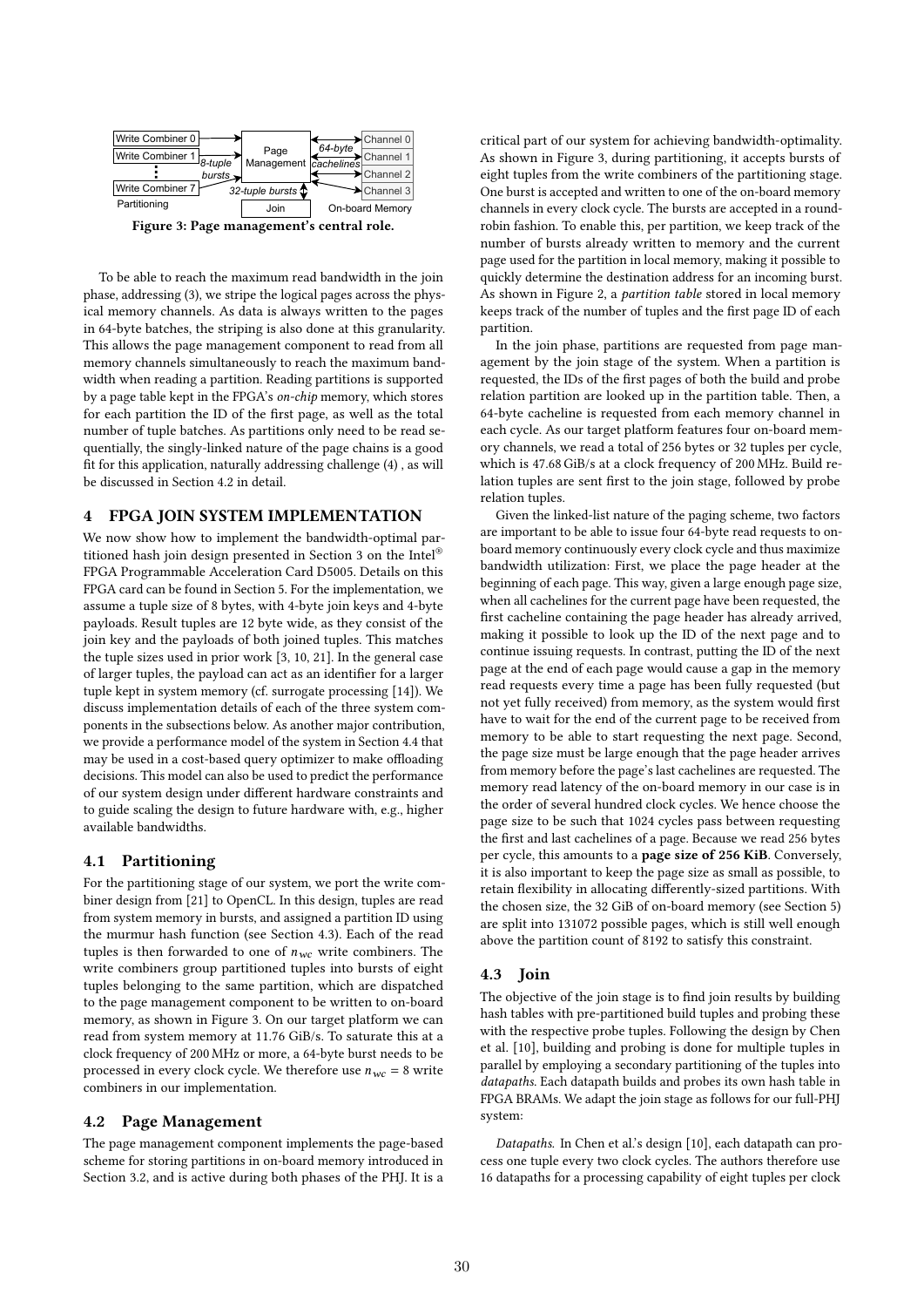cycle, the number of tuples that can be read from system memory per cycle in their case. We are reading tuples from on-board memory at four times the bandwidth used by Chen et al. Thus the join stage should ideally be able to process 32 tuples per cycle. To this end, we increase the throughput of each datapath to one tuple per clock cycle by applying the forwarding registers technique discussed by Kara et al. [21] for updating hash table fill levels. Ideally, to reach a throughput of 32 tuples per cycle for the whole join stage, we would also double the number of datapaths to 32. However, we were not able to synthesize this number of datapaths: Even though the amount of FPGA resources consumed by the 32 datapaths is well within the bounds of the used FPGA, routing signals and data between central modules and the datapaths becomes a bottleneck and prevents successful synthesis, despite applying further optimizations in the form of sub-distributor and sub-collector modules.

Hash Tables. The hash tables in Chen et al.'s design have a fixed bucket size of four and support no collision handling, which means that if a bucket is full, the respective tuples overflow and need to be handled separately in one or several additional passes. This approach is chosen to minimize the logic resource usage of the hash tables and to support a fixed throughput in each hash table. Due to these benefits, we follow the same approach for the hash tables in our design, but adapt it to guarantee that no expensive overflows can happen for N:1 and near N:1 joins. Such joins are the most common relational joins in practice [4], and we thus specifically optimize for them and also focus our evaluation exclusively on N:1 joins. To optimize for (near) N:1 joins, we size the hash tables such that the hash table buckets, in combination with the datapath partitioning and the partitioning on the input relations, cover the entire 32-bit value space of possible join key values. Concretely, we partition input relations into  $2^{13}$  = 8192 partitions. This reduces the value space of join keys in *each individual* partition to  $2^{32-13} = 2^{19}$  distinct values. When joining, the tuples are again partitioned into  $n$  distinct datapaths, which reduces the value space of join keys in each datapath to  $2^{19 - \log_2 n}$ , assuming *n* is a power of two. We hence size our hash tables to have  $2^{19-\log_2 n}$  buckets. For this to work out, all used hash functions have to use different bits of the key value. We shuffle the bits of the key values using the 32-bit murmur hash function [1] and then use a different set of the resulting bits at each of the three steps: The least significant 13 bits of the murmur hash result determine the partition ID for a tuple, the middle  $\log_2 n$  bits determine the datapath a tuple is assigned to, and the remaining high bits determine the hash table bucket. This way no overflows can occur for N:1 joins, where the keys in the build relation are unique. Furthermore, as each bucket has four slots, near N:1 joins — where up to 4 tuples with the same key can exist in the build relation — can also be handled without overflows. As all but the  $19 - \log_2 n$  highest bits of a tuple key are used to first determine the tuples partition and then its datapath, and hash tables are sized to have  $2^{19 - \log_2 n}$  buckets, only a single unique tuple key can map to each hash bucket in a given datapath while processing a given partition. Because of this, there is no need to compare tuple keys during probing, as the presence of a tuple in a hash bucket already guarantees that it has the correct key. We thus only need to store tuple payloads in the hash tables, which reduces BRAM usage. Note that this optimization may not be possible in general, e.g., if limited resources of the target FPGA prohibit a large hash table size such as the one chosen here. Also note that N:M joins can still be handled by the design by

overflowing build tuples and performing one or several additional build-probe passes, but this may carry significant performance costs depending on the tuple distribution. This is an inherent limitation of this hash table design [10]. Our optimzation avoids this limitation for the most common joins, (near) N:1 joins.

Tuple Distribution. Another critical detail of the join stage is the way tuples are distributed to the datapaths. In the original design [10], two distinct mechanisms, shuffle and dispatcher are used. Shuffle is used to distribute the  $m ( m = 8 \text{ in } [10])$  incoming build tuples per clock cycle to the datapaths and to send up to one build tuple per clock cycle to each datapath. For this, each datapath has a single first-in, first-out (FIFO) buffer, which is used to channel the tuples to the datapath and mitigate temporal imbalance in the distribution of tuples among the datapaths. In contrast, the dispatcher mechanism distributes probe tuples to the datapaths using a cross-bar architecture. Without going into further detail, this means that each datapath has  $m$  input FIFOs for probe tuples, and thus needs to support probing up to  $m$ tuples per clock cycle. One of the implications of this is that the hash tables in the datapaths need to be replicated across several BRAMs to support parallel probing (as a single BRAM only supports one read access per cycle). Additionally, for this mechanism,  $m \cdot n$  FIFOs are needed to connect the datapaths to the module that reads partitioned tuples. This is feasible for  $m = 8$  and  $n = 16$  in [10]. But, in our case *m* is 32, and *n* is 16, and we are additionally using larger hash table sizes, making the costs of the dispatcher mechanism design prohibitively high for our implementation. We hence distribute both build and probe tuples using the less expensive shuffle mechanism. The disadvantage of this is that the system becomes sensitive to skew in the probe relation, and we study this effect in our evaluation in Section 5. To reduce high fan-out and fan-in of central modules caused by the many FIFO connections between these modules and the datapaths, we also use a sub-distributor and -collector module between central modules and groups of four datapaths, as also described in [25].

Result Materialization. Finally, efficiently returning result tuples to the CPU also requires special care. This aspect was not discussed in the original join design by Chen et al. [10]. Up to four result tuples can be produced per cycle and per datapath (if a probe tuple matches a completely full hash table bucket). The data volume of the produced results can thereby far exceed the bandwidth available for writing back the results to system memory, and to saturate that bandwidth, result tuples need to be written at a granularity of 64 bytes at a time. In our case, result tuples are 12 byte wide, and we satisfy the granularity requirement by incrementally building bursts of result tuples that can then efficiently be written to system memory. First, we build bursts of eight tuples locally in each datapath. This allows handling the up to four produced results with relatively little logic. For every four datapaths a burst builder module then collects one small burst from one of its datapaths per clock cycle and assembles larger 192 byte wide bursts of 16 tuples. A central module collects the larger bursts and writes one of them to system memory every three clock cycles, saturating the bandwidth if enough results are produced. Each of the aforementioned modules is connected to its predecessor using FIFO buffers, which buffer up to a total of 16 384 results. This allows building a backlog of results in probe phases, when results are produced more quickly than they can be written to memory, and hence facilitates continuously writing results to memory in build phases, when no results are produced.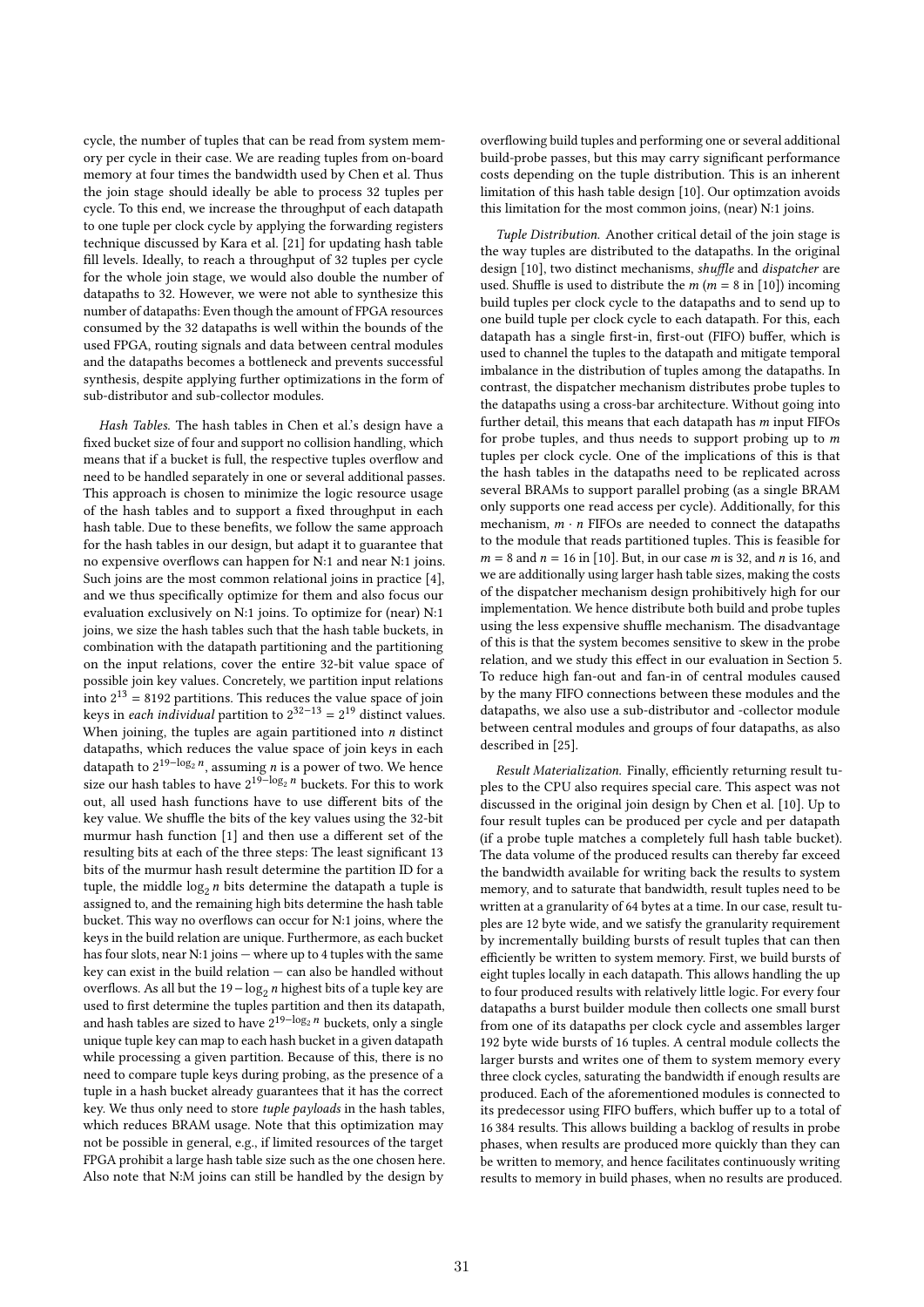As each individual burst builder module can collect eight tuples or 96 bytes per cycle (17.88 GiB/s at 200 MHz), the design can also saturate the bandwidth if only one of the modules is active, which could happen when input tuples are heavily skewed and all tuples need to be processed in the same datapath.

## 4.4 Performance Model

We now develop a performance model for the proposed FPGA join system that can be used to accurately estimate the full end-to-end time required to execute a join operation using the FPGA system. By adjusting its parameters, the model may also be used to predict the performance of the system on other FPGA platforms, e.g., ones with larger host-FPGA bandwidth. The model can further be used to analyze performance bottlenecks and guide the dimensioning of system components (like the number of datapaths) to achieve bandwidth-optimality on potential future platforms.

| Parameter             | Description                     | Value/Unit         |
|-----------------------|---------------------------------|--------------------|
| f <sub>MAX</sub>      | FPGA system clock frequency     | 209 MHz            |
| $L_{FPGA}$            | FPGA/host communication latency | $\sim$ 1 ms        |
| $n_p$                 | Number of partitions            | 8192               |
| $B_{r,sys}$           | System mem. bandwidth (read)    | 11.76 GiB/s        |
| W                     | Input tuple width               | 8 B/tuple          |
| $n_{wc}$              | Number of write combiners       | x                  |
| $P_{\rm wc}$          | Write combiner processing rate  | 1 tuple/cycle      |
| $c_{flush}$           | Cycles to flush write combiners | $n_p \cdot n_{wc}$ |
|                       |                                 | $= 65536$          |
| $B_{w,sys}$           | System mem. bandwidth (write)   | 11.90 GiB/s        |
| $W_{result}$          | Result tuple width              | 12 B/tuple         |
| ndatapaths            | Number of datapaths             | 16                 |
| P <sub>datapath</sub> | Datapath processing rate        | 1 tuple/cycle      |
| $c_{reset}$           | Cycles to reset hash tables     | 1561               |
|                       |                                 |                    |

Table 2: Summary of parameters used in the model.

Table 2 shows a summary of parameters used in our implementation and for this model. Note that  $f_{MAX}$  is the clock frequency of the synthesized FPGA system which will be used in the evaluation. The execution time estimated by the model may for example be used by a cost-based query optimizer to decide for or against offloading a join operation to the FPGA.

Partitioning. In the partitioning phase, tuples are processed with the following rate:

$$
Ppartition, raw = min \left\{ nwc \cdot Pwc \cdot fMAX, \frac{Br, sys}{W} \right\}
$$
  
= min {1712 Mtuples/s, 1578 Mtuples/s} (1)  
=  $\frac{Br, sys}{W}$  = 1578 Mtuples/s

As we have dimensioned the system to be able to saturate the available bandwidth  $B_{r, s\,ys}$  on our target platform, the second term becomes the limiting factor, and hence the raw throughput of the partitioning stage is 1578 million tuples per second.

However, the total partitioning time is subject to two additional latencies: First, after the partitioning stage has read all input tuples from system memory, it needs to additionally flush the remaining buffered tuples in the write combiners to on-board memory [21]. In our case, this takes up to 65 536 clock cycles, as each of the eight write combiners can have up to 8192 bursts of tuples buffered (one for each partition), and the page management component writes one burst per cycle to on-board memory.

This adds a constant latency of  $\frac{c_{flush}}{f_{MAX}}$  = 314 µs to the total partitioning time. Second, when invoking the FPGA system from the host code and waiting for it to finish, there is a certain latency associated with the operation, because the OpenCL framework running on the host needs to communicate with the system running on the FPGA through the PCIe bus, which can require multiple PCIe round-trips. In practice, we have observed latencies between 0.8 ms and 1.2 ms, so we model the latency here with the constant  $L_{FPGA} = 1$  ms.

In combination, the total partitioning time  $T_{partition}(N)$  as a function of the number of tuples  $N$  in the input relation is:

$$
T_{partition}(N) = \frac{N}{P_{partition, raw} + \frac{c_{flush}}{f_{MAX}} + L_{FPGA}
$$
 (2)

Join. For the join phase, we focus on N:1 joins and therefore assume that no hash table overflows occur and each tuple needs to be processed only once in the join stage. In contrast to the partitioning phase, where the input and output data volume is equal, for the join phase the number of join results produced in relation to the number of input tuples depends on the join's selectivity. Depending on how many join results are produced, either the tuple processing rate of the join stage's datapaths or the rate at which result tuples are written back to memory become the bottleneck of the join phase. Ideally, input tuples are distributed across all datapaths in the join phase. Thus the number of cycles needed to process  $n$  tuples is:

$$
c_{p,ideal}(n) = \frac{n}{n_{datapaths} \cdot P_{datapath}}
$$
\n(3)

However, if the keys of the input tuples are skewed, tuples may not be distributed evenly across the datapaths, which can in the worst case result in all tuples being processed by a single datapath. Akin to Amdahl's Law, we model this by assuming that in the case of skew, some fraction  $\alpha$  of the tuples can only be processed sequentially, using one datapath, while the rest is processed in parallel, using all datapaths. Thus  $c_p$  becomes:

$$
c_p(n,\alpha) = \frac{\alpha \cdot n}{P_{datapath}} + \frac{(1-\alpha) \cdot n}{n_{datapaths} \cdot P_{datapath}}
$$
(4)

How  $\alpha$  can be approximated depends on the exact scenario: If it is known that the distribution of tuple keys follows a discrete probability distribution, we have found that  $\alpha$  can be approximated well by the percentage of tuples that make up the  $n_p$  most frequent values in the relation, which can be obtained using, e.g., the cumulative distribution function in the case of a Zipf distribution. It is conceivable that these most frequent values would dominate the processing time in the case of high skew, as they could in the worst case be distributed across all  $n_p$  partitions, thus forming a critical path for the processing. If a histogram of the input relations is available, a scan of the histogram could be done to obtain an approximation of the  $n_p$  most frequent values in the input. Lastly, if nothing is known about the input relation, one could obtain a worst-case estimate by setting  $\alpha = 1$ . Because both input relations can be skewed independently of each other,  $\alpha$  exists for both input relations, denoted as  $\alpha_R$  or  $\alpha_S$ , respectively.

Another significant factor affecting the processing time of input tuples is the time required to reset fill levels of hash tables in the datapaths between each processed partition. Fill levels can be stored using 3 bits each, so we pack 21 of the 32 768 fill levels of each hash table into a 64 bit word. One word can be reset per clock cycle, and hence resetting all fill levels takes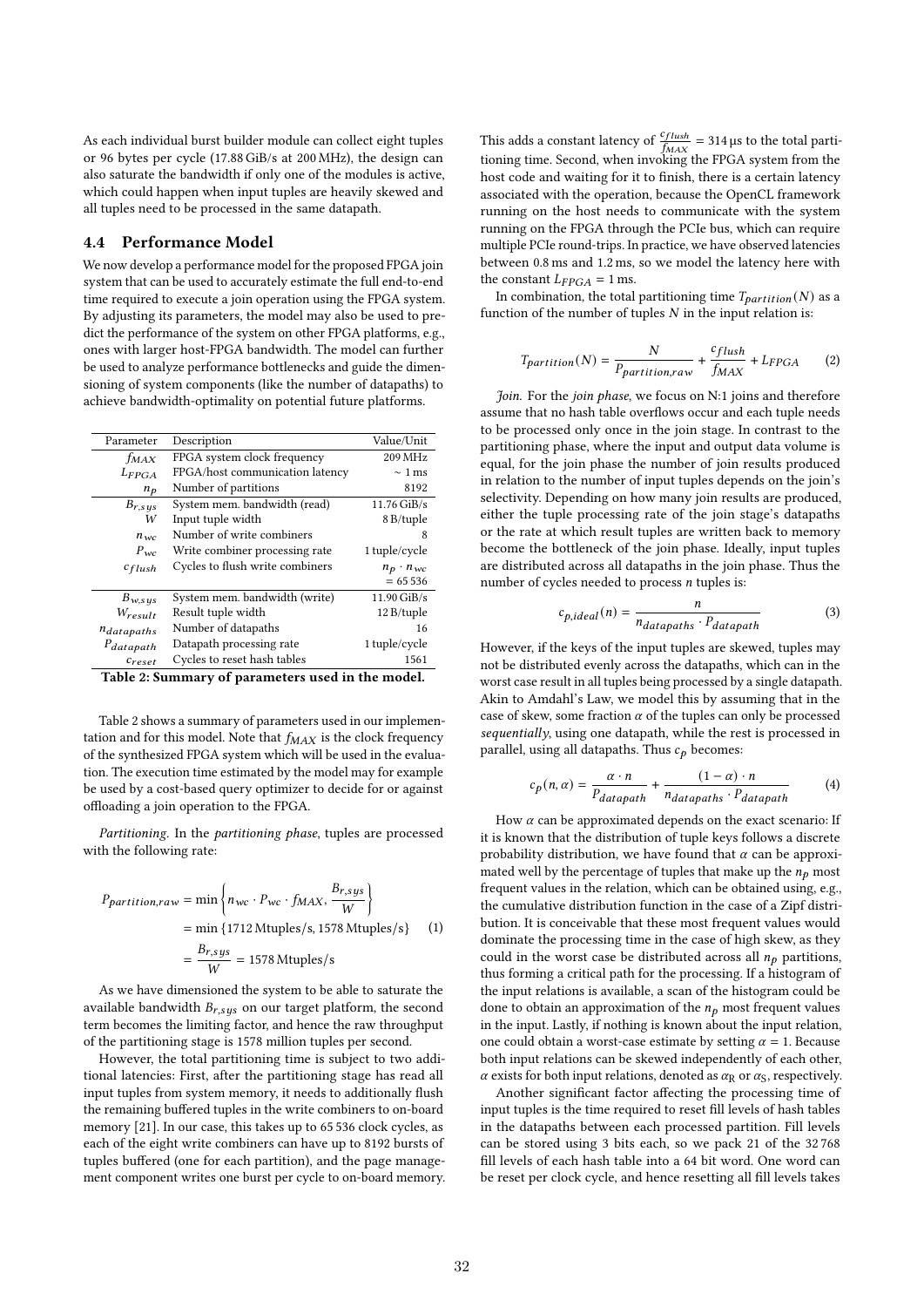$c_{reset} = \lceil \frac{32768}{21} \rceil = 1561$  clock cycles. This reset is repeated for all  $n_p = 8192$  partitions, for a total processing time of:

$$
T_{join,in}(|R|, \alpha_R, |S|, \alpha_S) = \frac{c_p(|R|, \alpha_R) + c_p(|S|, \alpha_S) + c_{reset} \cdot n_p}{f_{MAX}}
$$
\n(5)

On the output side of the join stage, 12 byte-wide join result tuples are written to system memory. This is limited by the available write bandwidth to system memory,  $B_{w, sys} = 11.90 \text{ GiB/s}.$  $T_{ioin \, out}$  is the time required to write all result tuples to system memory and is a function of the number of join results  $|R \approx S|$ :

$$
T_{join,out}(|R \bowtie S|) = \frac{|R \bowtie S| \cdot W_{result}}{B_{w,sys}} \tag{6}
$$

As either  $T_{join,in}$  or  $T_{join,out}$  can become the bottleneck of the join phase, the total join phase time with the added latency  $L_{FPGA}$  to account for OpenCL overhead becomes:

$$
T_{join}(|R|, \alpha_{R}, |S|, \alpha_{S}, |R \bowtie S|)
$$

$$
max \{ T_{join,in}(|R|, |S|), T_{join,out}(|R \bowtie S|) \} + L_{PPGA}
$$
 (7)

End-to-end. Combining the execution time models for the partition and join phases and summarizing common terms yields an end-to-end model for the total execution time of a full join operation:

$$
T_{full}(|R|, \alpha_{R}, |S|, \alpha_{S}, |R \bowtie S|) = 3L_{FPGA} + \frac{2c_{flux}}{f_{MAX}} + \frac{W(|R| + |S|)}{B_{r,sys}} + \max\{T_{join,in}(|R|, \alpha_{R}, |S|, \alpha_{S}), T_{join,out}(|R \bowtie S|)\}\
$$
\n(8)

Besides the latencies in the first two terms, the third term shows that the system saturates the system memory bandwidth  $B_{r, sys}$  during the partitioning phase. If  $T_{join,out}$  dominates in the last term, the join phase also saturates the system memory bandwidth.

Let us briefly discuss the expected overheads associated with the integration of the FPGA join with a query engine. As the input to the join is sent and received as a stream of tuples the integration could be implemented similar to an exchange operator known from distributed databases [14]. Any necessary buffering and re-coding could be done in a pipelined fashion with minimal overhead [12].

#### 5 EVALUATION

We now evaluate the bandwidth-optimal FPGA join system presented in Section 4. First, we separately evaluate the throughput of the system's partitioning and join stage, to confirm their bandwidth-optimality. We then compare the system's performance to state-of-the-art CPU-based join algorithms. Although the general case of N:M joins is supported using a basic overflow handling mechanism, we have targeted optimizations towards N:1 joins only and therefore consider those exclusively in this evaluation.

We use a dual-socket system with two Intel® Xeon® Gold 6142 CPUs. These CPUs feature 16 physical cores and 32 threads each, and run at a 2.60 GHz base clock frequency, with a turbo clock frequency of up to 3.70 GHz. The system has 368.5 GiB of system memory and runs CentOS 7.7.1908. Our target FPGA board is the Intel® FPGA Programmable Acceleration Card D5005, which is attached to the system through a PCIe 3.0 16x interface and features 32 GiB of DDR4-2400 on-board memory. The FPGA on this board can access system memory in a shared virtual memory (SVM) model through the PCIe link. In preliminary

bandwidth measurements from an OpenCL system running on the FPGA, we have measured peak bandwidths to system memory of 11.76 GiB/s for reading and 11.90 GiB/s for writing, and peak bandwidths to on-board memory of 50.56 GiB/s for reading and 65.35 GiB/s for writing. System and on-board memory can be accessed concurrently at full bandwidth.

| BRAM (M20K) Logic (ALM) |                                                     | DSP. |
|-------------------------|-----------------------------------------------------|------|
|                         | $(66.5\%) / 11721 (66.9\%) / 933120 (3.8\%) / 1518$ |      |

Table 3: Resource utilization on the Strati $\overline{x^{\circ}}$  10 SX 2800. DSP blocks are exclusively used for hash calculations.

We compile code running on the CPU using GCC 7.3.1 with optimization level 2 (-O2). In our tests, compiling with -O3 did not yield better, and in some cases even worse results than -O2. We restrict CPU join implementations using numactl to run on only a single socket to avoid any NUMA effects. The CPU-based join implementations use all available 32 threads of a single socket. To compile the FPGA system, we use version 20.1.0 build 177 of the Intel® FPGA SDK for OpenCL™ with Intel® Quartus® Prime version 18.1.2. We enable the -hyper-optimized-handshaking optimization [19] that is available in the OpenCL tool chain for Intel® Stratix® 10 FPGAs and improves the OpenCL system clock frequency  $(f_{MAX})$  at the cost of slightly increased FPGA resource usage. Table 3 shows the FPGA resource utilization of the synthesized system. The OpenCL system runs at an  $f_{MAX}$  of 209 MHz.

At the beginning of each experimental run, input relations are stored in contiguous host memory buffers which have either a row- or column-based layout depending on what is supported by the implementation of the respective join algorithm. Our FPGA join system expects a row-based input layout. The 32 GiB of on-board memory capacity limits the combined size of input relations that the accelerator can process, and our experiments are thus limited to this size. In practice, the limitation could be lifted by spilling partition data to host memory when more than 32 GiB are needed for the partitions. We do not implement or evaluate this, as our main focus is to evaluate the case where partitions do fit into the on-board memory and the host memory bandwidth can be used exclusively for reading inputs and writing results. Having to read and write partitions in host memory would reduce the performance of the accelerator, as the same limited bandwidth is then used for reading and writing results. Future FPGA platforms may also feature larger on-board memory capacities, and supporting this would be easily possible with the current design.

#### 5.1 Partition and Join Throughput

To confirm that the partitioning and join stage of our join implementation can saturate the available bandwidths from and to system memory, we measure the throughput of both stages in isolation. We report average throughputs of each phase, which we define as  $\frac{\text{number of tuples}}{\text{processing time}}$ , in Figure 4. The processing time includes the overhead  $L_{FPGA}$  of invoking OpenCL kernels on the FPGA from the CPU side. For partitioning (Figure 4a), the number of tuples is the number of tuples in the input relation |R|, and input tuples are stored in system memory. For the join phase, we consider throughput both in terms of processed input tuples (Figure 4b) and in terms of produced result tuples (Figure 4c). In the first case the number of processed tuples is  $|R| + |S|$ , while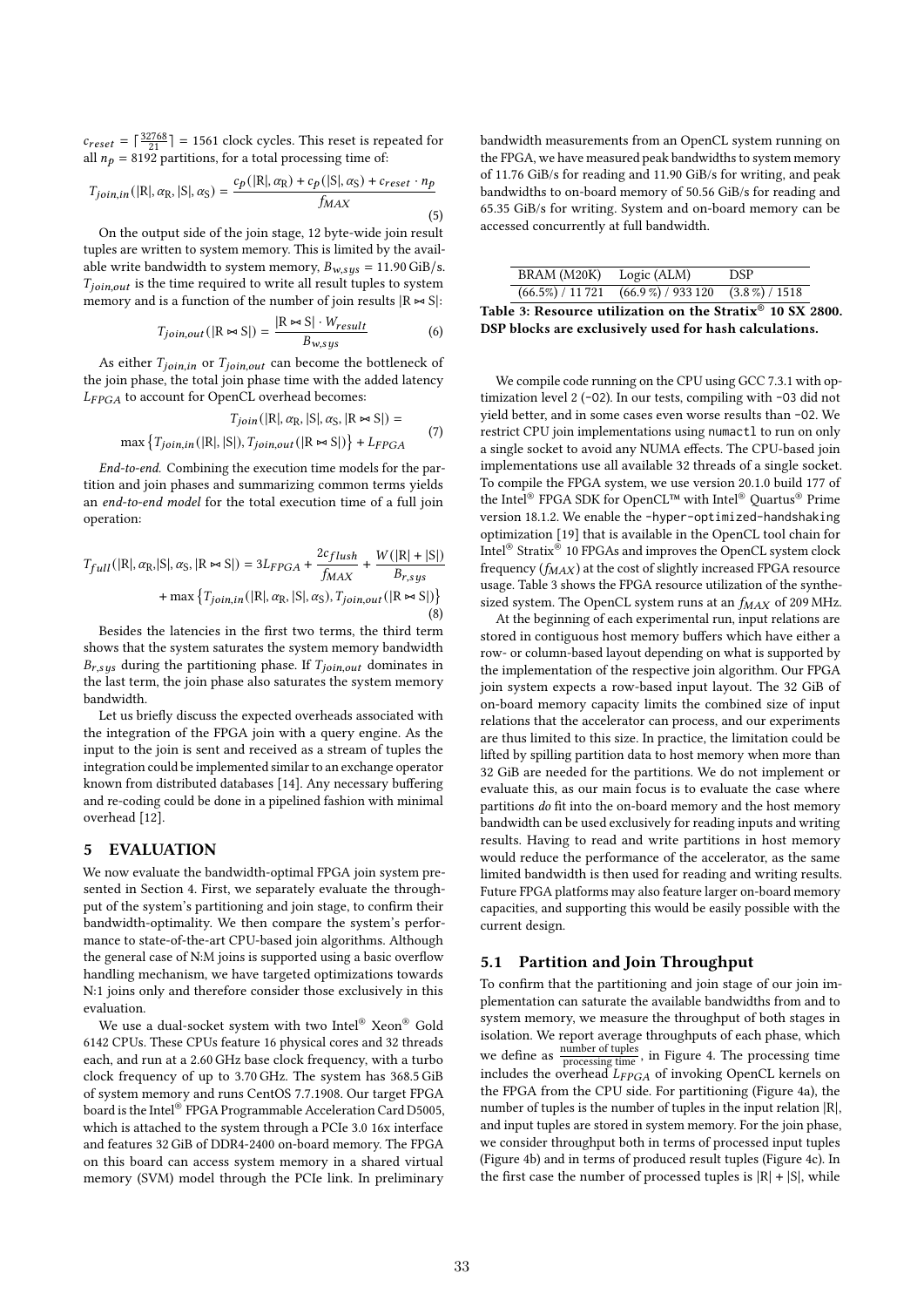

Figure 4: Throughput of (a) the partitioning stage, (b) the input side of the join stage, (c) the output side of the join stage. For (a), we vary the input relation cardinality  $|R|$ . For (b) and (c),  $|R| = 1 \times 10^7$ ,  $|S| = 1 \times 10^9$  is used, varying the result rate.

in the latter case it is  $|R \Join S|$ . Result tuples are written to system memory. We also report the throughputs predicted by the performance model from Section 4.4.

Partitioning Stage. Figure 4a shows that partitioning throughput grows with the size of the input relation |R|. For small input relation sizes the latencies that we have mentioned in Section 4.4 — flushing the write combiner kernels and overhead for starting OpenCL kernels from the host code — dominate the runtime of the operation. The same latencies become insignificant for large input relation sizes — for sizes larger than  $64 \times 2^{20}$ , the throughput closely approaches the limit given by the available memory bandwidth from system memory of 11.76 GiB/s, which equates to 1578 million tuples per second, shown in the figure as a dashed red line. The predictions of the performance model conform with the measurements relatively well, although the model slightly overestimates the real throughput for relation sizes larger than 4×2 <sup>20</sup>. This is likely due to variance in OpenCL overhead, which we have estimated in the model with a constant 1 ms.

In contrast to Kara et al.'s original design [21], which has a maximum throughput of 514 million tuples per second, the partitioning stage in our system can partition 1578 million tuples per second, as partitioned tuples are not written back to system memory through the same memory interface input tuples are read, but instead are written to on-board memory, utilizing the aggregated bandwidth of our target platform. We have also tested the partitioning stage with constant input relation sizes under varying skew. This does not affect the partitioning throughput, so we omit these results here.

Join Stage. To evaluate join stage throughput, we run the join phase for pre-partitioned input relations that are generated to produce varying numbers of join results. The ratio between input and result tuples is the major factor affecting the throughput of the join stage, as its bottleneck can either be the rate at which input tuples can be processed, or the rate at which output tuples can be written to system memory. As we focus on N:1 joins, where  $|R \Join S|$  ≤  $|S|$ , we express the number of results as the ratio  $|R$   $\thicksim$  S|/|S|, which quantifies the percentage of probe tuples that produce a result tuple. We refer to this as the result rate. To produce different result rates, we generate the build relation R to have unique keys from the range [1, |R|] and the probe relation S to have randomly selected keys from a range that is sized such that  $|R \Join S|/|S|$  becomes the desired value. As the effect of fixed latencies on the observed throughput at small input sizes is already clear from our measurements of the join stage throughput, we chose large input relation sizes here, allowing us to observe the different bottlenecks in the join stage more

clearly. Importantly, the time used to calculate the throughput here includes writing all join results to system memory.

Figures 4b and 4c confirm the effectiveness of our system at high result rates of more than 60 %. At these rates, it can be observed in Figure 4c that the system outputs result tuples at a rate of more than one billion tuples per second, saturating the available write bandwidth to system memory of 11.90 GiB/s, represented by the dashed red line. From a result rate of 60 % to 80 % and from 80 % to 100 %, Figure 4b also shows the throughput on the input side of the join stage decreasing accordingly as more results are produced than can be written to system memory. For result rates of 40 % and below, the processing rate of the datapaths becomes the bottleneck.

At the result rates of 0 % and 20 %, the peak processing rate of the system's 16 datapaths becomes the bottleneck of the operation. With 32 datapaths, the throughput on the input side of the join stage could double at such low result rates, as it is not limited by the available bandwidth on the output side when only few or no results are produced. However, 16 datapaths can already nearly saturate the available bandwidth for result rates as low as 40 %, so the system can deliver optimal performance for such join operations.

The maximum theoretical throughput of 16 and 32 datapaths  $(n_{datapaths} \cdot P_{datapath} \cdot f_{MAX})$  is shown in Figure 4b by the lower and upper dashed green line, respectively. This shows the significant effect of the latency for resetting the hash table fill levels, which we have discussed in Section 4.4. The latency considerably reduces the peak processing rate of the join stage below what we have assumed when we designed the system, as Figure 4b shows for the result rates of 0 % and 20 %. The attained throughput falls significantly below the theoretical throughput represented by the lower green dashed line at 3424 Mtuples/s. Reducing this latency is an opportunity to improve the end-toend throughput of the system at low result rates, irrespective of the number of datapaths.

Overall, these results demonstrate the accuracy of the performance model, and show that our system can saturate the available bandwidth from and to system memory in both PHJ phases.

# 5.2 End-to-End Join Performance

Next, we evaluate the end-to-end join performance of our FPGA system and compare it against three state-of-the-art CPU-based hash join implementations running on 32 threads:

• The concise array table (CAT) join by Barber et al. [4]. As no implementation from the original authors is available, we use an implementation by Wolf et al. [33]. For a fair comparison, we change the implementation's tuple size from 16 bytes to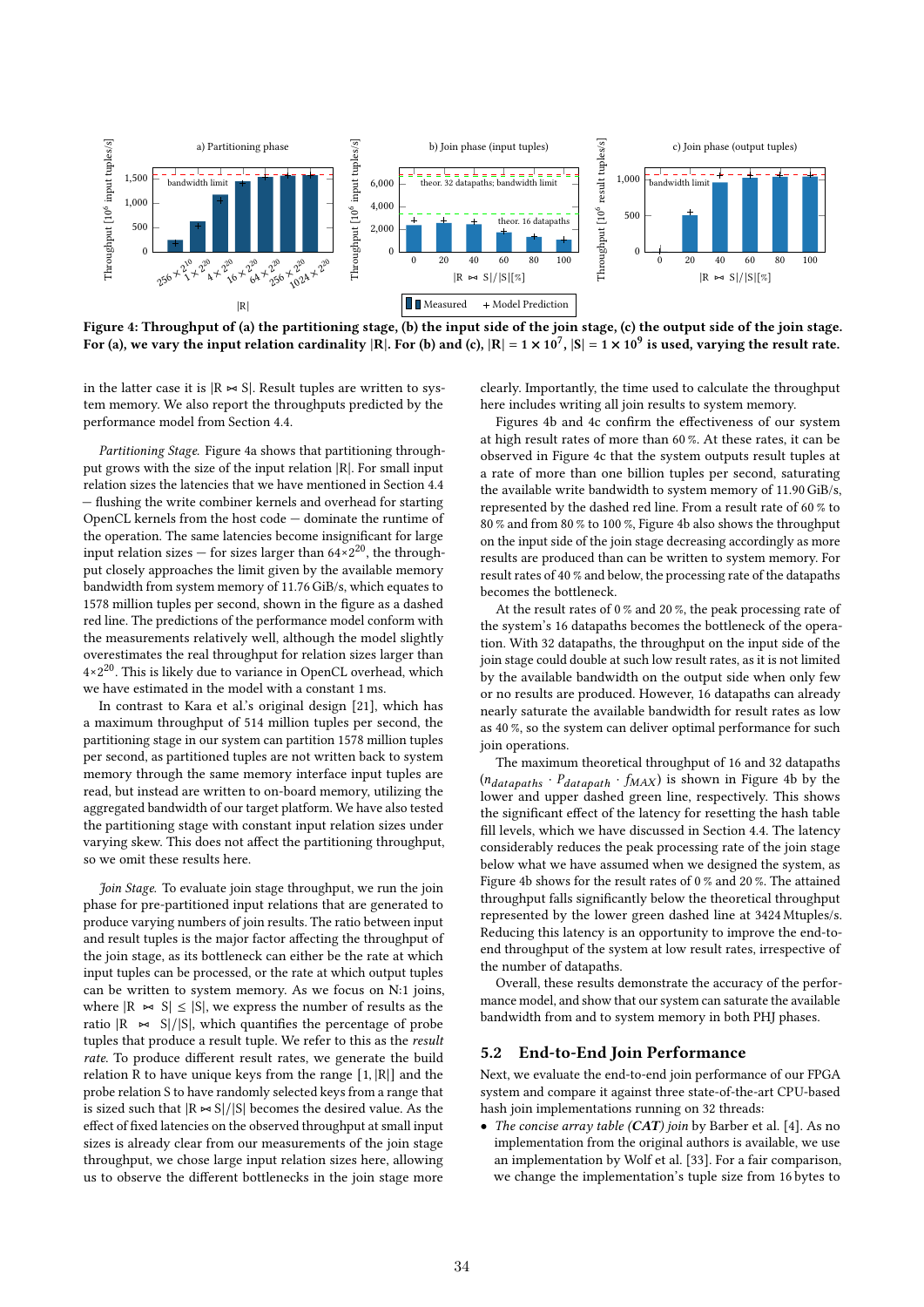

Figure 5: End-to-end join time, varying  $|R|$  (|S| = 256  $\times$  2<sup>20</sup>).

8 bytes and disable the checksum computation on the result columns.

• The optimized parallel radix hash join (PRO) and the optimized non-partitioned hash join (NPO) by Balkesen et al. [3]. We use the original implementations by the authors [5]. For PRO, 18 radix bits and two-pass partitioning are used.

For the following experiments, input relations are in system memory at the start of the join operation, and time is measured until all join results have been written to system memory. The implementations by Balkesen et al. expect input relations in a row-based input format, and the CAT join implementation expects input relations in a column-based format, so we supply the input relations accordingly. Neither of the CPU join implementations materializes join results in memory, in contrast to our FPGA implementation. Rather, the CPU implementations only compute a total count of the number of join results. We consider this as a reasonable advantage for the CPU, as a join operator executing as part of a query plan could push results directly to subsequent operators (keeping them in the CPU caches) rather than materializing them in memory. This is not possible for a join operator on an FPGA, which necessitates materializing results to memory as an intermediate step.

As we focus on N:1 joins, build relation keys in all following experiments are unordered, dense, and unique, i.e., from the range  $[1, |R|]$  – where  $|R|$  is the number of tuples in the build relation – and no duplicate keys exist. The payloads for the build and probe relations are generated randomly from the full 32-bit integer range.

Effect of Build Relation Size. We first aim to gain an understanding if and for which problem sizes the FPGA solution can outperform CPU-based approaches. For this, we vary the build relation size |R| at a fixed probe relation size of  $|S| = 256 \times 2^{20}$ , with a result rate of 100%. Figure 5 shows the end-to-end join times under these conditions. For the implementations that partition the build and probe relations, the reported end-to-end join times are split into time spent on partitioning and time spent on joining, indicated by darker and lighter colors of the bars, respectively. The predictions of our performance model are also shown for partitioning only and for partitioning and join combined.

A larger |R| naturally causes increased join times for all algorithms, but the performance of the different algorithms scales very differently with increasing |R|. While the FPGA join time at  $|R| = 1 \times 2^{20}$  is 2-3 times slower than that of CAT or NPO, the FPGA solution outperforms all CPU algorithms at  $|R| = 256 \times 2^{20}$ by approximately a factor of two or more. Amongst the CPU algorithms, the CAT join is the fastest up to  $|R| = 128 \times 2^{20}$ , after which PRO performs better than CAT, but CAT also is more

sensitive towards increased build relation sizes than PRO. While NPO is nearly on par with CAT for small cardinalities of |R|, its join times increase the most of all algorithms with increasing |R|. This is not surprising, as the performance of non-partitioned joins is known to be more sensitive towards larger build relation sizes because probing larger hash tables quickly becomes more expensive due to cache misses. The results also demonstrate the accuracy of our performance model. Join and partitioning times are accurately predicted, except for the extreme cases where the build relation size exceeds  $128 \times 2^{20}$ , where join time is slightly underestimated. This is because the assumption that there are always enough buffered result tuples to write back during build phases does not hold anymore in these cases, which causes results to be transmitted back to system memory slightly slower than assumed by the model. The  $T_{ioin,out}$  term of the model could be adjusted to account for this, but we consider this unnecessary given the low error caused by this effect.

The FPGA join outperforms all CPU-based joins at build relation sizes of  $32 \times 2^{20}$  tuples and more. It has a significant advantage over CPU-based joins in the join phase of the partitioned hash join, due to the fixed throughput that it achieves for unique build relation key distributions. Looking at the time consumed for the join phase of the FPGA-based solution, one can observe that it is the same for all values of |R|. This is because, in this experiment, the performance of the FPGA solution's join stage is only limited by the system memory write bandwidth, and the total number of join results is the same for all values of |R| in this experiment. The only factor increasing the absolute time used for the FPGA-based join with higher |R| is the partitioning time, which increases because the total number of partitioned tuples increases and with it the time to transfer the tuples from system memory.

It should be noted that the FPGA join system exploits the full available bandwidth to system memory in both phases of the partitioned hash join, except for small inefficiencies with the partitioning at smaller build relation sizes that we have already observed in our analysis of the partitioning stage throughput in Section 5.1. Thereby our FPGA system reaches the optimal performance that is attainable for any FPGA-based join on this particular hardware platform.

We have also conducted experiments with varying probe relation sizes at fixed build relation sizes and found that the relative performance between CPU and FPGA does not change with the probe relation size. This means that the major factor affecting the relative performance of our FPGA- and the CPU-based joins is the size of the build relation |R|, with our FPGA system outperforming CPU-based solutions for  $|R| \ge 32 \times 2^{20}$ .

Effect of Probe-Side Skew. Next, we analyze the effects of a skewed probe relation key distribution. The experiment uses a workload equivalent to Workload B used by Chen et al. [10]  $(|R| = 16 \times 2^{20}$ ,  $|S| = 256 \times 2^{20}$ ). To evaluate different levels of skew, keys in the probe relation S are generated following a Zipf distribution, varying the Zipf exponent  $z$  between 0 and 1.75 in increments of 0.25. It should be noted that  $|R \Join S| = |S|$  still holds here, as build relation tuple keys follow a unique distribution in [1, |R|] and the skewed probe tuple keys are generated in the same range.

Figure 6 shows the results of the experiment. Without any skew, the performance of the CAT join is roughly on par with our FPGA system. This is identical to the result at  $|R| = 16 \times 2^{20}$ in Figure 5. With increasing  $z$ , and thereby increasing skew, the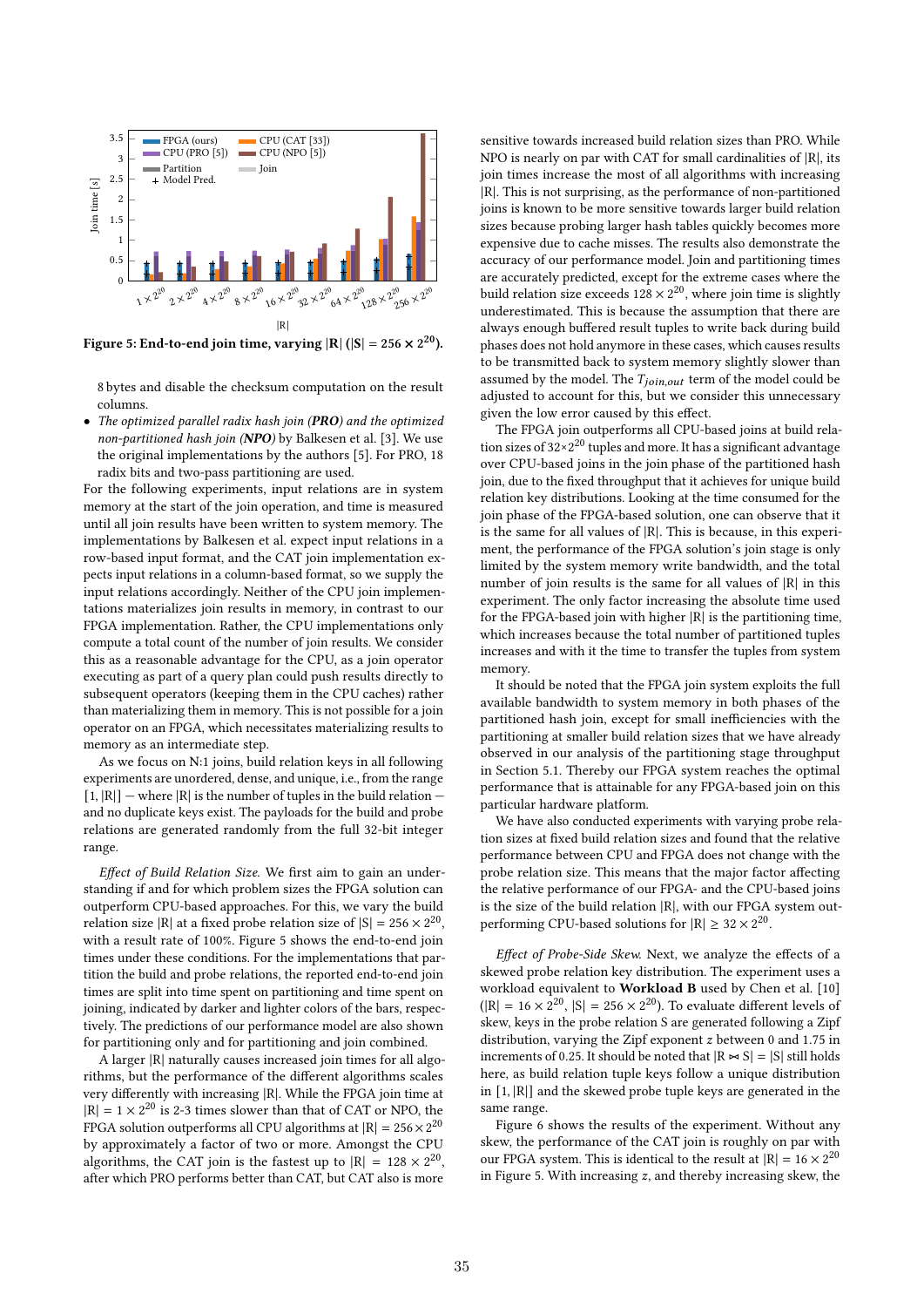

Figure 6: End-to-end join time for Workload B ( $|R|$  =  $16 \times 2^{20}$ ,  $|S| = 256 \times 2^{20}$ ), varying probe-side skew.



Figure 7: End-to-end join time, varying result cardinality  $(|R| = 1 \times 10^7, |S| = 1 \times 10^9).$ 

performance of our system deteriorates, although it remains relatively stable below  $z = 1.0$ . A similar performance degradation can be observed for the CPU-based PRO, while NPO and CAT exhibit better performance with increasing skew. This is a known effect of the characteristics of the different CPU-based implementations [3]. Thereby CAT and NPO outperform our FPGA system at high skew levels.

As alluded to in Section 4.4,  $\alpha_S$  is obtained by evaluating the CDF of the Zipf distribution at  $n_p$ . This predicts the real-world behavior under skew well, but further work is necessary to confirm that this works equally well for other distributions or using histograms.

Effect of Join Result Size. To investigate the effect of the number of produced join results on the end-to-end performance, we generate the input relations in the same way as in Section 5.1. Figure 7 reports end-to-end join times including partitioning for these input relations and compares against CPU-based join times. First considering the results of the FPGA system only, the time spent in the partitioning phase does not change at the different result rates. This is expected as the absolute number of tuples that needs to be partitioned does not change with the result rate. In contrast, the join times decrease with decreasing result rates. This is a result of the join stage of the FPGA system being less limited by the memory bandwidth to system memory when emitting result tuples as fewer results are created, as we have already discussed in Section 5.1. Likewise, the performance of the join stage does not improve further when going from a result rate of 20 % to 0 % because the join stage is already at the peak processing rate attainable using 16 datapaths at a result rate of 20 %. The performance of the join stage at low result rates would improve with 32 instead of 16 datapaths. However, this would have relatively little influence on the end-to-end join time, as the end-to-end time is already dominated by the time spent

on partitioning at result rates of 20 % and 0 %. As in the previous experiments, the performance model accurately predicts the real-world behavior of the system for these input characteristics.

Comparing the FPGA system to the CPU-based solutions, the FPGA outperforms PRO and NPO in all cases, and the performance of PRO and NPO is also mostly constant across all result rates. In contrast, the join time of the CAT join drops further with each decrease in result rate. At  $|R \Join S|/|S| = 0$ %, the join time drops to 21 % of the time at  $|R \Join S|/|S| = 100$  %. Because of this, CAT outperforms the FPGA solution slightly for result rates below 100 %, and is even two times faster than the FPGA at a result rate of 0 %. This is because the CAT join creates a bitmap that marks all existing keys of build tuples during the build phase. In the probe phase, this bitmap is used to prune tuples early that cannot have a matching build tuple [4], saving memory accesses to the tuple payloads and reducing processing time significantly.

# 5.3 Discussion

We have shown our FPGA-based system to be competitive with state-of-the-art hash-join implementations on the CPU [3, 4]. Especially at large input sizes, the FPGA outperforms the CPU.

Limitations. In general, the implementation achieves the goal of fully exploiting the available bandwidth to system memory on this platform in both phases of the PHJ, with just three exceptions:

Small input sizes: For small input sizes the total join time is dominated by fixed latencies such as resetting hash table fill levels and the latencies involved with managing OpenCL kernels, deteriorating throughput. Our performance model (Section 4.4) can guide the decision for or against offloading in practice.

Skew: Skewed input relations can negatively impact join stage throughput, as a majority of tuples may be routed only through a single datapath at high skew levels, making it a bottleneck. For probe relation tuples, where this is more problematic than for build relation tuples, this deteriorated throughput is due to our decision to remove the dispatcher mechanism from the join stage that was present in the original system designed by Chen et al. [10]. In practice, we find that only very highly skewed key distributions significantly deteriorate the performance of the system.

Too few join results: If the result rate is too low, the processing rate of the join stage becomes the bottleneck and thus reduces the rate at which results are written to system memory. This may yet be improved by increasing the internal throughput of the systems' join stage, by e.g., scaling up the system to 32 datapaths. But this would make little difference in practice, as the partitioning time dominates the end-to-end join time when few results are produced anyway. The partitioning time is limited by the available bandwidth, and thus cannot be further improved without additional CPU-side processing, e.g., compressing input data before transferring it.

Outlook. Besides reducing data volumes, future platforms with higher bandwidth that use, e.g., PCIe 4.0 to attach the FPGA, seem most promising to further improve partitioning as well as join performance. We have demonstrated the quality of our performance model in this evaluation, which can also be used to predict performance for higher-bandwidth platforms by changing its parameters. Taking the example of PCIe 4.0, which features double the bandwidth of our current platform, the model would tell us that end-to-end join performance can be doubled by just scaling the number of write combiners in the partitioner from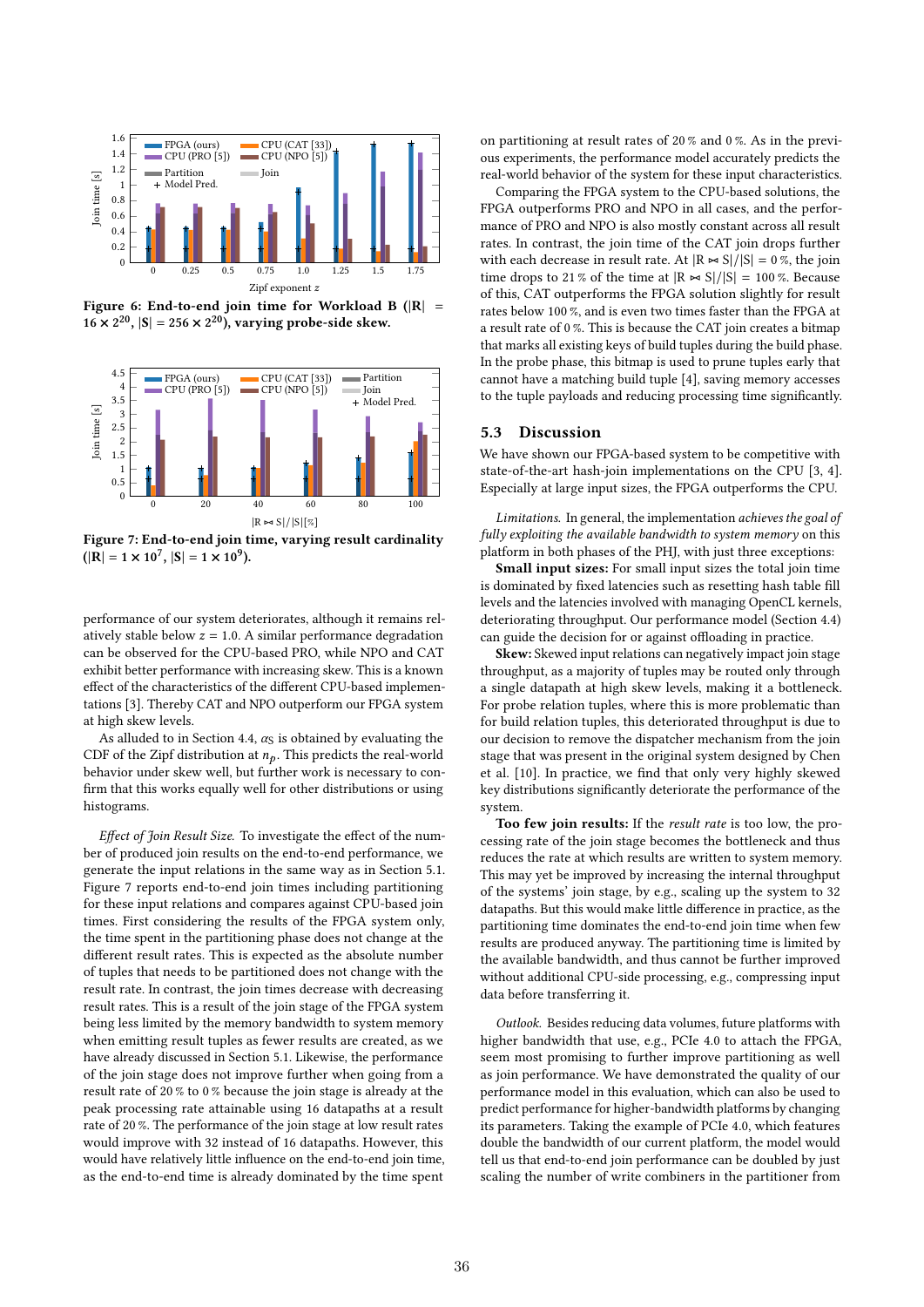eight to 16, as the 16 datapaths in the join stage would still be able to saturate the bandwidth with result tuples if no skew is present. To support even higher bandwidths, the datapaths would also have to be scaled up, likely also requiring a future FPGA to have more available resources.

# 6 RELATED WORK

Before discussing related work on join processing using FPGAs, we also take a look at joins using CPUs and GPUs. Finally, we analyze and discuss the hybrid FPGA-CPU join by Chen et al., and compare it against our design.

#### 6.1 Joins on Other Hardware Platforms

CPUs. Efficient implementations of the relational join were extensively discussed in the research literature. We refer to [14, 29] for excellent overviews on this topic. As larger caches and DRAM became available on modern multi-core processors, tuning implementations to these hardware characteristics received special attention [2–4]. We have compared against these implementations as the fastest ones we are aware of. While we focus on join processing on a single node, the efficient execution of joins in a distributed setup is also subject of prior research [6].

GPUs. GPUs also provide an interesting acceleration platform for joins. Fundamental designs of join algorithms on GPUs are discussed by He et al. [17]. Kaldewey et al. [20] utilize NVIDIA's Unified Virtual Addressing (UVA) for a hash join implementation that does not need to fit all data into the scarce GPU device memory. Because UVA extends the memory pool by also using host memory, the bottleneck is ultimately the PCIe bandwidth for host memory access, resulting in an overall throughput of 2-6.1 GB/s. Another partitioned hash join is presented by Sioulas et al. [32]. They among other things evaluate the impact of the input data location for the join. While they achieve throughputs of 4 billion tuples per second for GPU-resident data, for CPU-resident data only 1.2 billion tuples per second are possible due to the PCIe bottleneck. We also consider the case of CPU-resident data and achieve similar throughput, which shows that GPUs suffer from limited interconnect memory bandwidth just like FPGAs. Lutz et al. [24] analyze and evaluate the most recent NVLink interconnect technology for join processing on GPUs. For an optimized nopartitioning hash join the authors achieve a speedup of up to 18× over PCIe 3.0. This also shows that GPU-based join accelerators can benefit greatly from faster interconnects, which is in line with our observations for FPGA-based accelerators. Gao et al. [13] show that a distributed GPU-based hash join can be scaled to 1024 GPUs and achieve an impressive throughput of 1.8 trillion input tuples per second, using lightweight compression to reduce data transfer volumes. Both the use of compression and considering distributed contexts may be promising avenues for future work also for FPGA-based joins.

While GPU-based acceleration approaches achieve outstanding performance, a distinct advantage of FPGAs over GPUs is the ability to create deep on-chip processing pipelines, which helps to avoid off-chip memory data movement. FPGAs allow full flexibility for the implemented circuit, while GPUs have fixed instruction sets and memory hierarchies. This makes FPGAs more power-efficient. As interconnect technology for FPGAs is likely to improve in the future, like it already has for GPUs, it makes sense to at least consider FPGAs as a more power-efficient accelerator alternative to GPUs, even if GPUs currently provide superior performance.

#### 6.2 Joins on FPGAs

Windowed Joins. Several works have explored using FPGAs for time- and energy-efficient stream processing [26] and in this context also for windowed join operations [27, 28]. Here we target full (un-windowed) relational equi-joins.

Relational Joins. A wide range of prior work on relational join processing using FPGAs exists [11, 30]: Halstead et al. [15, 16] present a non-partitioned hash join on the multi-FPGA Convey-MX platform and report throughputs of around 620 million tuples per second using a combined memory bandwidth of 76 GB/s. Casper and Olukotun [8] implement a sort-merge join on another multi-FPGA platform with a combined memory bandwidth of 115.2 GB/s, and reach a throughput of 800 million tuples per second. They however assume that input data is already stored in FPGA on-board memory. Chen and Prasanna [9] further expand the sort-merge approach by partially sorting data on the CPU and performing final sorting and merging on FPGAs. This hybrid approach yields better bandwidth utilization but overall lower throughput as they target a lower-end FPGA platform than previous solutions. Kara et al. [22] perform first experiments with high bandwidth memory (HBM) as FPGA on-board memory. Their hash join implementation can process 80 GB/s if data is already in HBM, but throughput falls to 10 GB/s if data needs to be loaded from host memory first. Peak throughput can also only be reached for small build relations of up to only a few ten thousands of tuples.

A common theme amongst all these works is that join throughput in relation to the available bandwidth is relatively low, i.e., the available memory bandwidth is used ineffectively. This is because data often needs to be transferred from and to memory multiple times to perform the full join operation. We have shown that high join throughput can be achieved even on a relatively lowbandwidth platform (PCIe 3.0) if efficient bandwidth-utilization is considered throughout the design process. For this we utilized existing bandwidth-efficient FPGA-based concepts for the two PHJ phases: Kara et al. [21] implement the partitioning operation on the coupled HARP v1 FPGA platform where the FPGA can communicate to the host memory through a cache-coherent QPI interface. Although this design can in theory process 12.78 GB of input data per second, the QPI interface on this particular platform only offers a bandwidth of around 6.5 GB/s bidirectionally, which thus becomes the bottleneck of the design. As partition buffers are allocated in system memory and the FPGA cannot dynamically control their size, their design may also have to fall back to two-pass partitioning if a partition exceeds the preallocated size, further reducing throughput. In our design, both problems are solved by using a faster PCIe interface and being able to dynamically allocate partitions in the on-board memory of the discrete FPGA platform. On a similar coupled platform (HARP v2) Chen et al. [10] implement a partitioned hash join where they rely on input that is partitioned on the CPU. We discuss and compare their design to ours below.

#### 6.3 Comparison to Hybrid

The join solution proposed by Chen et al. executes the partitioning phase of the PHJ on the CPU, and uses a novel design on the FPGA for the join phase. Chen et al. do not include partitioning on the FPGA based on a roofline analysis of their target platform, which shows that partitioning on the CPU is more efficient due to limited FPGA memory bandwidth. We adopt their FPGA-based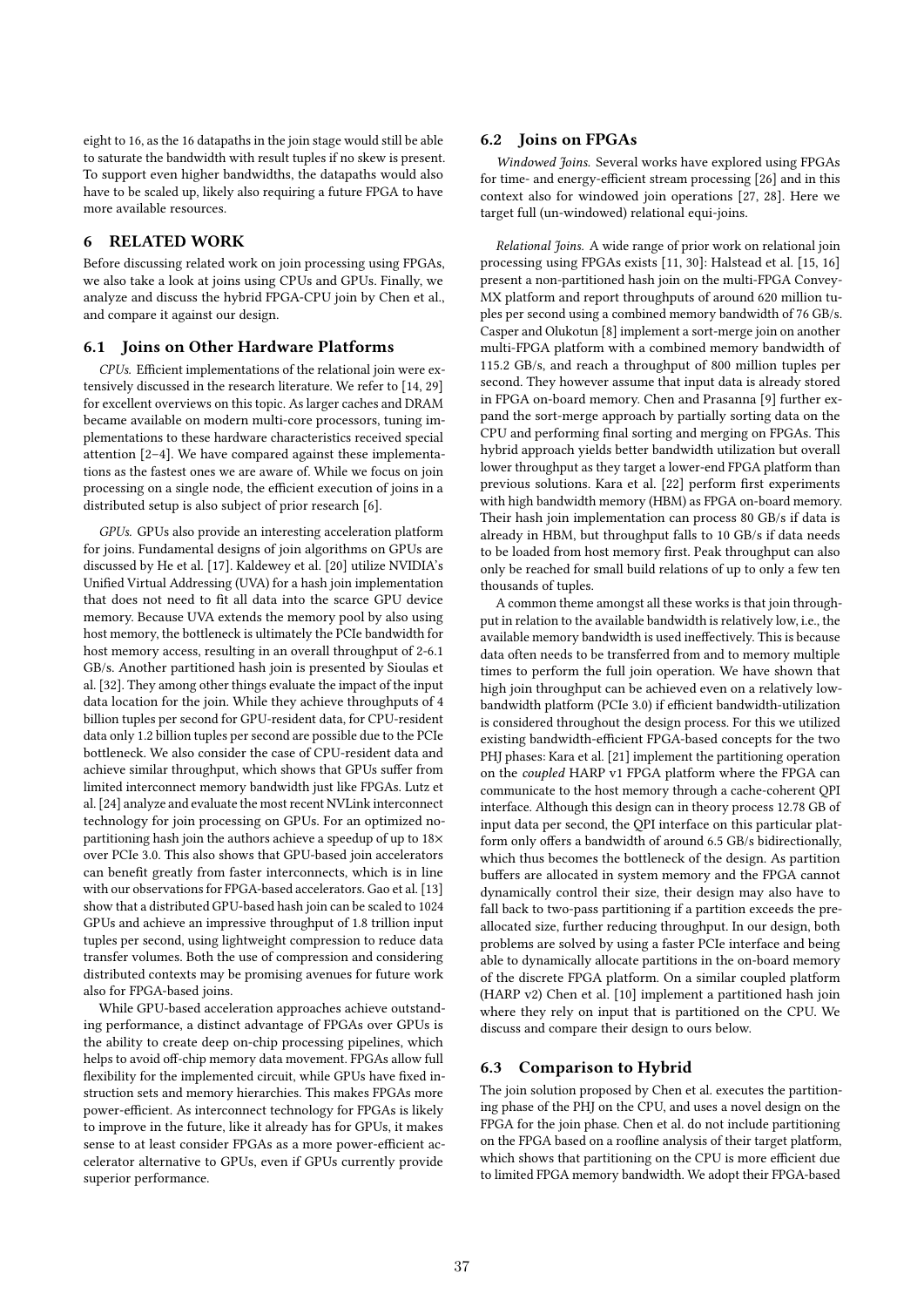join phase with modifications, but also include partitioning on the FPGA.

On our target platform, partitioning on the FPGA makes much more sense than on the coupled HARP v2 platform, for two main reasons: First, partitioning can be executed much more efficiently on the FPGA than on the CPU, as the on-board memory of the FPGA makes it possible to partition in a single pass, reducing both bandwidth and computation requirements. Chen et al.'s decision to place the partition phase on the CPU is largely based on the memory access requirements for the partitioning, as the CPU has higher-bandwidth access to memory. Single-pass partitioning drastically reduces the required memory accesses. Second, a hybrid implementation would perform inferior to the FPGA-only one, because the FPGA part of the system would have to simultaneously read partitioned tuples from host memory and write result tuples back to host memory during the join phase. This is because the FPGA-based partitioner can place partitions directly in the FPGA's on-board memory, while a CPU-based partitioner places partitions in host memory. Therefore the throughput of the join phase would be severely limited in comparison to the FPGA-only solution, as the full PCIe bandwidth can only be used unidirectionally by the FPGA on our target platform. The slower join phase could potentially be offset by better partitioning performance on the CPU, but we find that comparing our FPGA-based partitioning results from Section 5 to the CPU-based partitioner used by Chen et al. [10], shows similar partitioning performance for both solutions.

Besides the major conceptual difference of choosing an FPGAonly approach, we have also discussed implementation changes in comparison to Chen et al.'s solution in Section 4. As an important factor we discuss how to materialize join results back to host memory, which was not included in the original design [10]. When directly comparing the Hybrid results [10, Figure 6b] to ours, which is possible for the result at  $|R| = 16 \times 2^{20}$  and  $|S| =$  $256 \times 2^{20}$  in Figure 5 (Workload B in Chen et al.'s evaluation) we observe two things: First, the partitioning time is practically equivalent, second, the join phase runtime is 30 % lower for the hybrid solution. The first reaffirms our decision to include the partitioning into the FPGA system on this target platform, while the latter is a result of the higher available bandwidth on HARP v2, as well as the lack of result materialization to host memory in the hybrid design. In contrast to the hypothetical "FPGA-only" results included in Chen et al.'s evaluation, our solution exhibits much better partitioning performance, as already discussed. Finally, it is important to note that offloading a join operation to our system takes the entire load of executing that operation off of the CPU and frees it up to perform arbitrary other tasks, which is not true for the hybrid solution.

# 7 CONCLUSION

In this paper we have developed a bandwidth-optimal partitioned hash join (PHJ) implementation on a PCIe-attached FPGA board with dedicated on-board memory. To our knowledge this is the first bandwidth-optimal solution on such an FPGA platform. We optimize usage of the limited bandwidth to system memory by using the FPGA board's on-board memory to store partitions and utilizing a novel paging scheme to enable single-pass partitioning of tuples read from system memory. We have shown in our evaluation that the FPGA system can saturate the available PCIe bandwidth in both PHJ phases, partitioning 1.6 billion 8-byte tuples per second, and processing build and probe tuples

at up to 2.8 billion tuples per second in the join phase, writing back up to 1 billion result tuples per second to system memory. Comparing against three state-of-the-art 32-threaded CPU-based join solutions using common workloads has shown that if the build relation cardinality is larger than 32 million tuples, the endto-end join time of our FPGA system is faster than all CPU-based variants, unless inputs are heavily skewed or the join is particularly selective. We have also presented an accurate performance model of the FPGA system, which considers skew as a factor and can be used to decide for or against offloading a join to the accelerator at query-optimization time. The model parameters can be easily adjusted to make predictions about the performance of the design on other/future FPGA platforms, e.g., ones using PCIe 4.0 for higher host-FPGA bandwidth.

## REFERENCES

- [1] Austin Appleby. 2016. MurmurHash family of hash functions. https://github. com/aappleby/smhasher. Accessed: 2021-08-27.
- [2] Cagri Balkesen, Gustavo Alonso, Jens Teubner, and Tamer M Özsu. 2013. Multi-core, main-memory joins: Sort vs. hash revisited. *Proceedings of the* VLDB Endowment 7, 1 (2013), 85–96.
- [3] Cagri Balkesen, Jens Teubner, Gustavo Alonso, and M Tamer Özsu. 2013. Mainmemory hash joins on multi-core CPUs: Tuning to the underlying hardware. In 2013 IEEE 29th International Conference on Data Engineering (ICDE). IEEE, 362–373.
- [4] Ronald Barber, Guy Lohman, Ippokratis Pandis, Vijayshankar Raman, Richard Sidle, G Attaluri, Naresh Chainani, Sam Lightstone, and David Sharpe. 2014. Memory-efficient hash joins. Proceedings of the VLDB Endowment 8, 4 (2014), 353–364.
- [5] Claude Barthels, Cagri Balkesen, Gustavo Alonso, Jens Teubner, and Tamer M Özsu. 2013. Source code of reference [2]. https://systems.ethz.ch/research/ data-processing-on-modern-hardware/projects/parallel-and-distributedjoins.html. Accessed: 2021-08-27.
- [6] Claude Barthels, Ingo Müller, Timo Schneider, Gustavo Alonso, and Torsten Hoefler. 2017. Distributed join algorithms on thousands of cores. Proceedings of the VLDB Endowment 10, 5 (2017), 517–528.
- [7] Nicholas Carter. 2015. Call for Proposals: Intel-Altera Heterogeneous Architecture Research Platform Program. http://sigarch.hosting.acm.org/ 2015/01/17/call-for-proposals-intel-altera-heterogeneous-architectureresearch-platform-program/. Accessed: 2021-08-27.
- Jared Casper and Kunle Olukotun. 2014. Hardware acceleration of database operations. In Proceedings of the 2014 ACM/SIGDA international symposium on Field-programmable gate arrays. 151–160.
- [9] Ren Chen and Viktor K Prasanna. 2016. Accelerating equi-join on a CPU-FPGA heterogeneous platform. In 2016 IEEE 24th Annual International Symposium on Field-Programmable Custom Computing Machines (FCCM). IEEE, 212–219.
- [10] Xinyu Chen, Yao Chen, Ronak Bajaj, Jiong He, Bingsheng He, Weng-Fai Wong, and Deming Chen. 2020. Is FPGA Useful for Hash Joins?. In CIDR.
- [11] Jian Fang, Yvo TB Mulder, Jan Hidders, Jinho Lee, and H Peter Hofstee. 2020. In-memory database acceleration on FPGAs: A survey. The VLDB Journal 29, 1 (2020), 33–59.
- [12] Henning Funke, Sebastian Breß, Stefan Noll, Volker Markl, and Jens Teubner. 2018. Pipelined Query Processing in Coprocessor Environments. In Proceedings of the 2018 International Conference on Management of Data. 1603—-1618.
- [13] Hao Gao and Nikolay Sakharnykh. 2021. Scaling joins to a thousand GPUs. In 12th International Workshop on Accelerating Analytics and Data Management Systems Using Modern Processor and Storage Architectures, ADMS@VLDB 2021, Copenhagen, Denmark, August 16, 2021.
- [14] Goetz Graefe. 1993. Query evaluation techniques for large databases. ACM Computing Surveys (CSUR) 25, 2 (1993), 73–169.
- [15] Robert J Halstead, Ildar Absalyamov, Walid A Najjar, and Vassilis J Tsotras 2015. FPGA-based Multithreading for In-Memory Hash Joins. In CIDR.
- [16] Robert J Halstead, Bharat Sukhwani, Hong Min, Mathew Thoennes, Parijat Dube, Sameh Asaad, and Balakrishna Iyer. 2013. Accelerating join operation for relational databases with FPGAs. In 2013 IEEE 21st Annual International Symposium on Field-Programmable Custom Computing Machines. IEEE, 17–20.
- [17] Bingsheng He, Ke Yang, Rui Fang, Mian Lu, Naga K. Govindaraju, Qiong Luo, and Pedro V. Sander. 2008. Relational joins on graphics processors. In SIGMOD. 511–524.<br>[18] Intel. 2021.
- $\mbox{Intel}^{\circledast}$  FPGA Programmable Acceleration Card D5005. https://www.intel.com/content/www/us/en/programmable/products/ boards\_and\_kits/dev-kits/altera/intel-fpga-pac-d5005/overview.html. Accessed: 2021-08-27.
- [19] Intel. 2021. Intel® FPGA SDK for OpenCL™ Pro Edition: Programming Guide. https://www.intel.com/content/dam/www/programmable/us/en/pdfs/ literature/hb/opencl-sdk/aocl\_programming\_guide.pdf. Accessed: 2021-08- 27.
- [20] Tim Kaldewey, Guy M. Lohman, Rene Müller, and Peter Benjamin Volk. 2012. GPU join processing revisited. In DaMoN. 55–62.